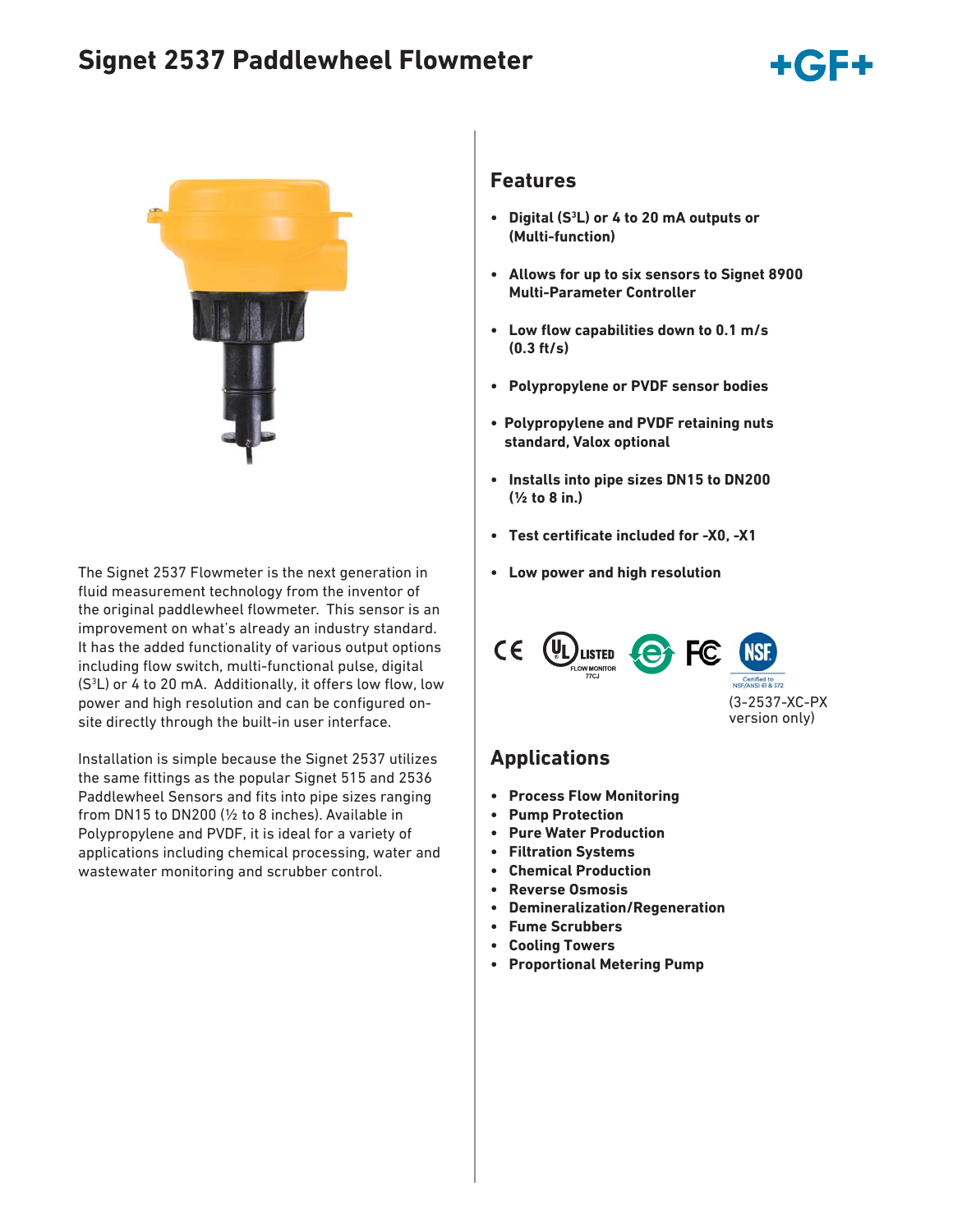# **Specifications**

| General |  |
|---------|--|
|         |  |

| <b>Operating Range</b>               |                                                                                                                                           | $0.1 \text{ m/s}$ to 6 m/s                                      | $0.3$ ft/s to 20 ft/s                                                                                    |  |  |
|--------------------------------------|-------------------------------------------------------------------------------------------------------------------------------------------|-----------------------------------------------------------------|----------------------------------------------------------------------------------------------------------|--|--|
| Pipe Size Range                      |                                                                                                                                           | DN15 to DN200                                                   | $\frac{1}{2}$ to 8 in.                                                                                   |  |  |
| Linearity                            |                                                                                                                                           | $±1\%$ of max. range @ 25 °C (77 °F)                            |                                                                                                          |  |  |
| Repeatability                        |                                                                                                                                           | ±0.5% of max. range @ 25 °C (77 °F)                             |                                                                                                          |  |  |
| System Response                      |                                                                                                                                           | 100 ms update rate nominal                                      |                                                                                                          |  |  |
| <b>Wetted Materials</b>              |                                                                                                                                           |                                                                 |                                                                                                          |  |  |
| Sensor Body                          | Glass-filled PP (black) or PVDF (natural)                                                                                                 |                                                                 |                                                                                                          |  |  |
| 0-rings                              | FKM (std) optional EPR (EPDM) or FFKM                                                                                                     |                                                                 |                                                                                                          |  |  |
| Rotor Pin                            | Titanium, Hastelloy-C or PVDF; optional Ceramic, Tantalum or Stainless Steel                                                              |                                                                 |                                                                                                          |  |  |
| Rotor                                |                                                                                                                                           |                                                                 | Black PVDF or Natural PVDF; optional ETFE, with or w/o carbon fiber reinforced PTFE sleeve for rotor pin |  |  |
| <b>Electrical</b>                    |                                                                                                                                           |                                                                 |                                                                                                          |  |  |
| Multi                                | With Dry-Contact Relay                                                                                                                    | 24 VDC nominal, ±10%, regulated, 30 mA max current              |                                                                                                          |  |  |
|                                      | With Solid-State Relay                                                                                                                    | 6 V to 24 VDC, ±10%, regulated, 30 mA max current               |                                                                                                          |  |  |
|                                      | Digital (S <sup>3</sup> L)                                                                                                                | 5.0 VDC min to 6.5 VDC max., 30 mA max current (1.5 mA nominal) |                                                                                                          |  |  |
|                                      | 4 to 20 mA                                                                                                                                | 400 mV max ripple voltage, 30 mA max current                    |                                                                                                          |  |  |
|                                      | Maximum Pulse Rate                                                                                                                        | 300 Hz                                                          |                                                                                                          |  |  |
|                                      | Maximum Pulse Width                                                                                                                       | 50 ms<br>$0.5$ Hz                                               |                                                                                                          |  |  |
|                                      | Minimum Pulse Rate                                                                                                                        |                                                                 |                                                                                                          |  |  |
|                                      | Compatible with PLC, PC or similar equipment                                                                                              |                                                                 |                                                                                                          |  |  |
|                                      | Compatible with customer supplied metering pump                                                                                           |                                                                 |                                                                                                          |  |  |
| Digital (S <sup>3</sup> L) Version   |                                                                                                                                           | 5 VDC nominal, regulated, 3 mA max current                      |                                                                                                          |  |  |
|                                      | Type                                                                                                                                      | Serial ASCII, TTL level 9600 bps                                |                                                                                                          |  |  |
|                                      | Max. Cable Length                                                                                                                         | Refer to Signet 8900 wiring specifications.                     |                                                                                                          |  |  |
|                                      | Compatible with Model Signet 8900, 9900 and 9950                                                                                          |                                                                 |                                                                                                          |  |  |
| 4 to 20 mA Version                   |                                                                                                                                           |                                                                 | 12 to 32 VDC nominal, ±10%, regulated, 21 mA max current                                                 |  |  |
|                                      | Loop Accuracy                                                                                                                             | ±32 µA @ 25 °C @ 24 VDC)                                        |                                                                                                          |  |  |
|                                      | Loop Resolution                                                                                                                           | $5 \mu A$                                                       |                                                                                                          |  |  |
|                                      | Temp. Drift                                                                                                                               | ±1µA per °C max.                                                |                                                                                                          |  |  |
|                                      | Power Supply Rejection                                                                                                                    | ±1µA per V                                                      |                                                                                                          |  |  |
|                                      | Max. Cable                                                                                                                                | 305 m                                                           | 1000 ft                                                                                                  |  |  |
|                                      | Maximum Loop Resistance                                                                                                                   | 600 Ω @ 24 VDC                                                  | 1 KΩ @ 32 VDC                                                                                            |  |  |
|                                      | Load Impedance                                                                                                                            | $375\Omega$                                                     |                                                                                                          |  |  |
|                                      | Reverse Polarity and Short Circuit Protected                                                                                              | Up to 40 V, 1 hour                                              |                                                                                                          |  |  |
| <b>Over-voltage Protection</b>       |                                                                                                                                           | > 40 VDC over 1 hour                                            |                                                                                                          |  |  |
| <b>Relay Specifications</b>          |                                                                                                                                           |                                                                 |                                                                                                          |  |  |
|                                      | <b>Mechanical SPDT</b>                                                                                                                    | 5 A @ 30 VDC, 5 A @ 250 VAC                                     |                                                                                                          |  |  |
|                                      | Solid-State Relay                                                                                                                         | 100 mA @ 40 VDC, 70 mA @ 33 VAC                                 |                                                                                                          |  |  |
|                                      | <b>Relay Modes</b>                                                                                                                        | Low, High                                                       |                                                                                                          |  |  |
|                                      | <b>Time Delay</b>                                                                                                                         | 0.0 to 6400.0 seconds                                           |                                                                                                          |  |  |
|                                      | Hysteresis                                                                                                                                | Adjustable for exiting alarm condition                          |                                                                                                          |  |  |
|                                      | Max. Temperature/Pressure Rating                                                                                                          |                                                                 |                                                                                                          |  |  |
| Storage Temperature                  |                                                                                                                                           | $-10$ °C to 75 °C                                               | 14 °F to 167 °F                                                                                          |  |  |
| <b>Operating Temperature</b>         |                                                                                                                                           | 0 °C to 65 °C                                                   | 32 °F to 149 °F                                                                                          |  |  |
| <b>Relative Humidity</b>             |                                                                                                                                           | 0 to 90%, non-condensing                                        |                                                                                                          |  |  |
| Flow Sensor/<br><b>Retaining Nut</b> | PP                                                                                                                                        | 12.5 bar @ 20 °C                                                | 181 psi @ 68 °F                                                                                          |  |  |
|                                      |                                                                                                                                           | 1.7 bar @ 85 °C                                                 | 25 psi @185 °F                                                                                           |  |  |
|                                      | <b>PVDF</b>                                                                                                                               | 14 bar @ 20 °C                                                  | 203 psi @ 68 °F                                                                                          |  |  |
|                                      |                                                                                                                                           | 1.7 bar @ 85 °C                                                 | 25 psi @ 185 °F                                                                                          |  |  |
| <b>Operating Temperature</b>         |                                                                                                                                           |                                                                 |                                                                                                          |  |  |
|                                      | PP                                                                                                                                        | $-18$ °C to 85 °C                                               | 0 °F to 185 °F                                                                                           |  |  |
|                                      | <b>PVDF</b>                                                                                                                               | -18 °C to 85 °C                                                 | 0 °F to 185 °F                                                                                           |  |  |
| <b>Environmental</b>                 |                                                                                                                                           |                                                                 |                                                                                                          |  |  |
| Enclosure<br>NEMA 4X/IP65            |                                                                                                                                           |                                                                 |                                                                                                          |  |  |
| <b>Shipping Weight</b>               |                                                                                                                                           |                                                                 |                                                                                                          |  |  |
|                                      | $0.640$ kg                                                                                                                                | 1.41 lb                                                         |                                                                                                          |  |  |
| <b>Standards and Approvals</b>       |                                                                                                                                           |                                                                 |                                                                                                          |  |  |
|                                      | CE, FCC, UL, NSF (3-2537-XC-PX version only)<br>RoHS compliant, China RoHS                                                                |                                                                 |                                                                                                          |  |  |
|                                      | Manufactured under ISO 9001 for Quality and ISO 14001 for Environmental Management and OHSAS 18001<br>for Occupational Health and Safety. |                                                                 |                                                                                                          |  |  |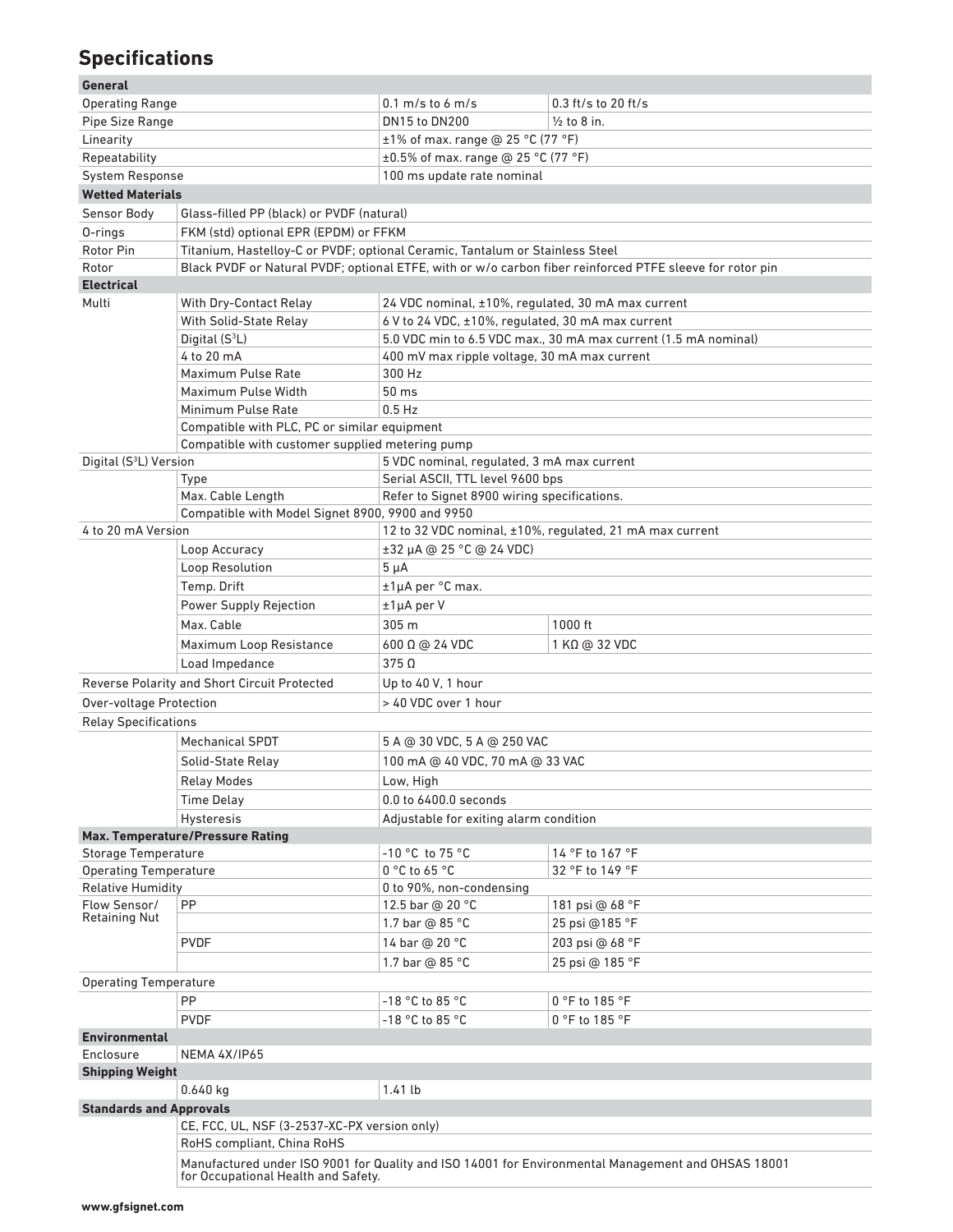### **Dimensions**

**½ in. to 4 in. pipe**







In-Line Installation



#### **Application Tips**

- Select PVDF Rotor Pin for use in Deionized Water.
- Use a sleeved rotor in abrasive liquids to reduce wear.
- Sensor plug is used to plug installation fitting after extraction of sensor from pipe.
- For liquids containing ferrous particles, use Signet Magmeters.
- For systems with components of more than one material, the maximum temperature/pressure specification must always be referenced to the component with the lowest rating.